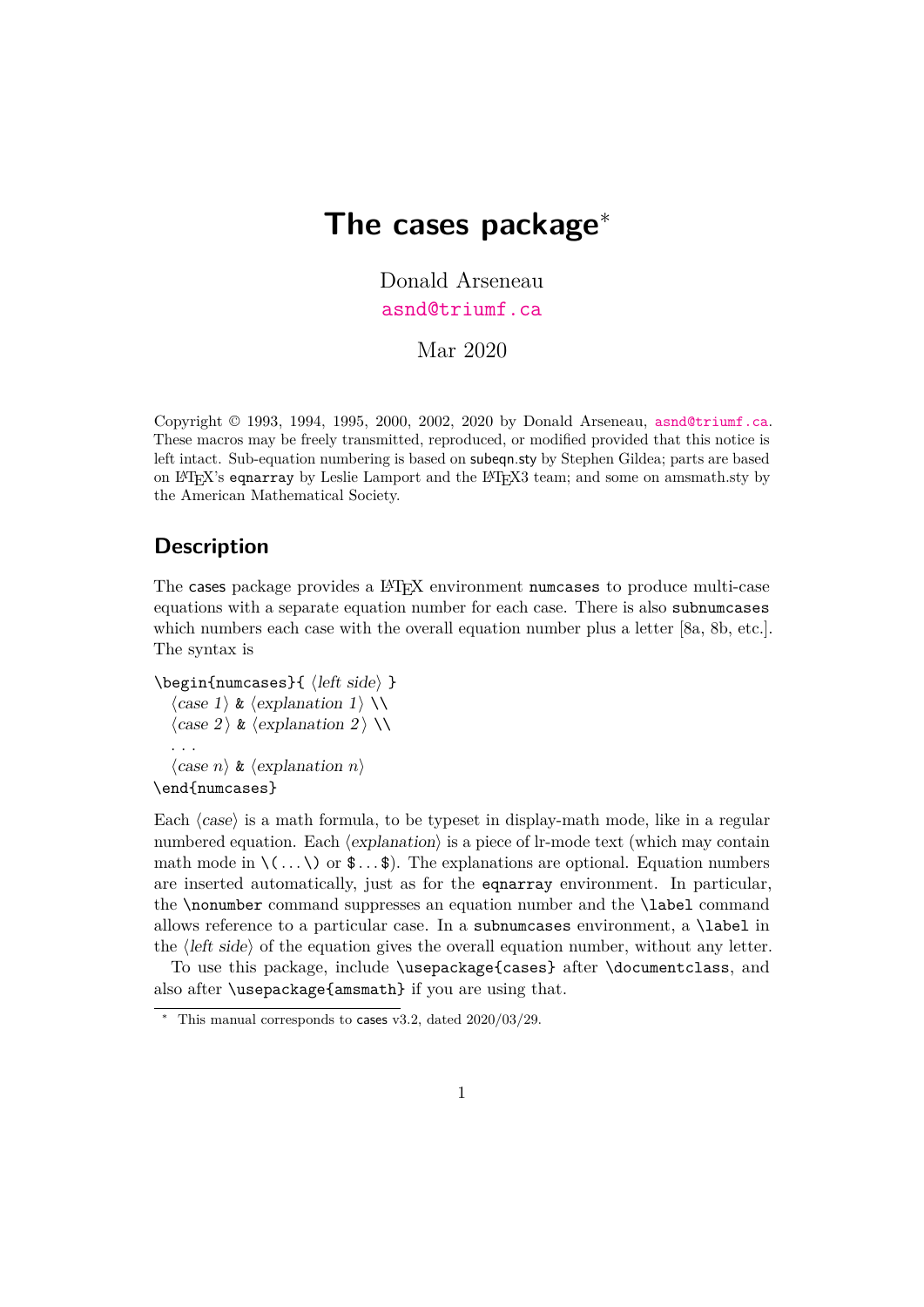*Question:* Is there a numcases\* environment for unnumbered cases?

*Answer:* That would have the natural name cases, and it is provided by  $A_{\mathcal{M}}S$ -LAT<sub>F</sub>X (amsmath package), or by this package given the [cases] option. It can also be achieved by using an ordinary LAT<sub>E</sub>X array between '\left\lbrace\ ' and '\right.'.

Speaking of amsmath and package options, there are differences between the style used for this package and the cases done by amsmath (see below), but cases.sty has options to increase compatibility. Here is the full list of options for this package.

**[subnum]** Force all numcases environments to be treated as subnumcases.

- **[amsstyle]** For compatibility with amsmath's cases, make numcases use cramped math style (\textstyle), and put explanations in the same math style.
- **[casesstyle]** Change amsmath's cases environment to work in the text/math style of numcases.
- **[cases]** Define a cases environment for use without amsmath. (This is actually the same as the [casesstyle] option.)
- **[fleqn]** Flush-left equation alignment, indented by \mathindent or \mathmargin. (Usually inherited from the \documentclass options.)
- **[leqno]** Left-side equation numbering (usually inherited from the \documentclass options). This looks silly with numbered cases!

#### **Examples**

A simple example is:

\begin{numcases} {|x|=} x, & for  $x \geq 0$ \$\\  $-x$ , & for  $x < 0$ \$ \end{numcases}

 $\bigcap_{i=1}^{\infty}$ 

<span id="page-1-1"></span>Giving:

$$
\int x, \quad \text{for } x \ge 0 \tag{1}
$$

$$
|x| = \begin{cases} x, & \text{for } x \ge 0 \\ -x, & \text{for } x < 0 \end{cases} \tag{2}
$$

<span id="page-1-0"></span>Another example, employing sub-numbering, is calculating the square root of a complex number  $c + id$ . First compute

$$
0 \qquad \qquad \text{for } c = d = 0 \tag{3a}
$$

$$
w \equiv \begin{cases} \sqrt{|c|} \sqrt{\frac{1 + \sqrt{1 + (d/c)^2}}{2}} & \text{for } |c| \ge |d| \end{cases}
$$
 (3b)

$$
\sqrt{|d|} \sqrt{\frac{|c/d| + \sqrt{1 + (c/d)^2}}{2}} \quad \text{for } |c| < |d| \tag{3c}
$$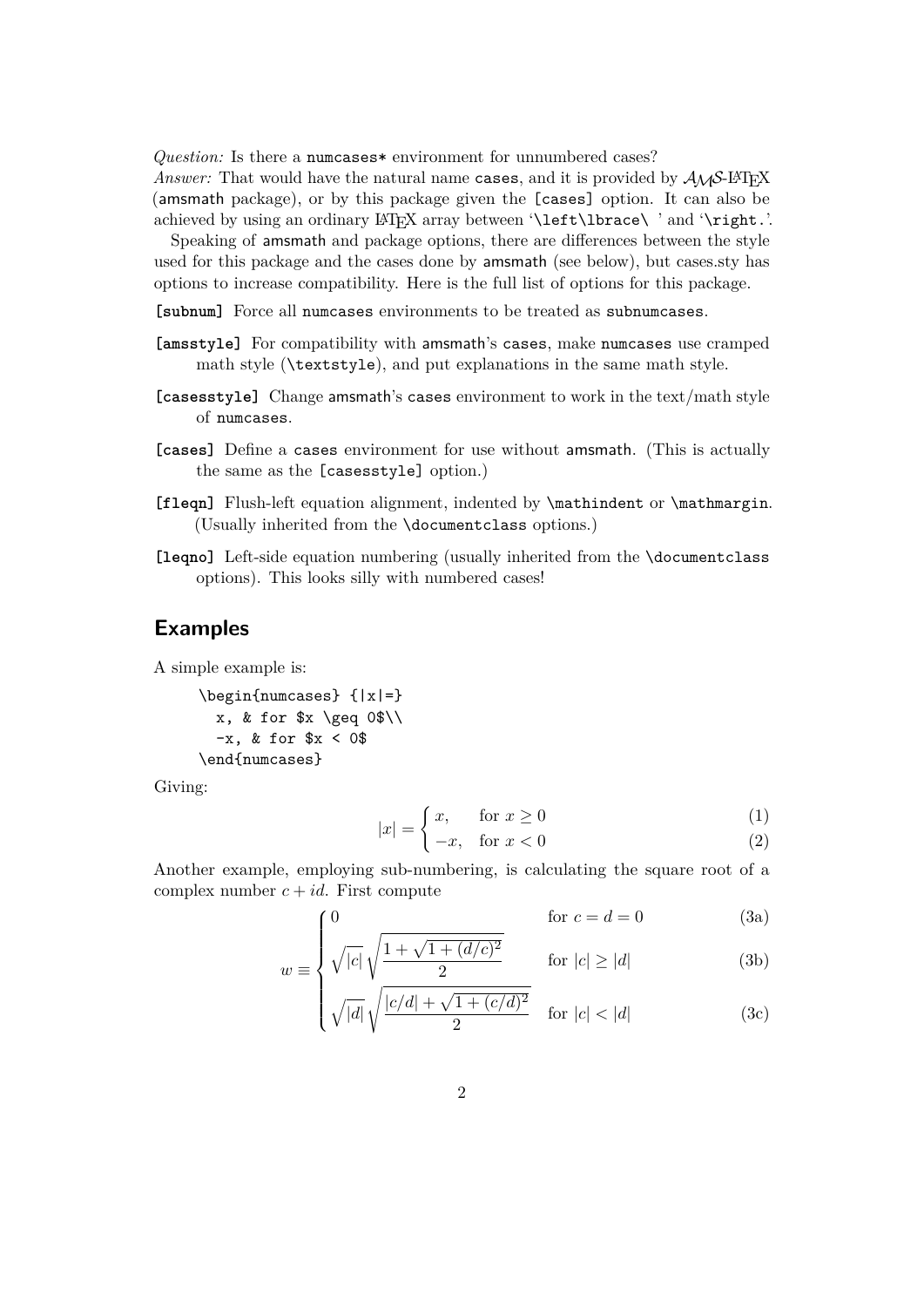<span id="page-2-0"></span>Then, using  $w$  from eq.  $(3)$ , the square root is

 $\sqrt{ }$ 

√

$$
0, \t w = 0 \t (case 3a) \t (4a)
$$

$$
\begin{cases}\n w + i \frac{d}{2w}, & w \neq 0, c \geq 0 \\
 |d| & \end{cases}
$$
\n(4b)

$$
c + id = \begin{cases} \frac{|d|}{2w} + iw, & w \neq 0, c < 0, d \geq 0\\ \frac{|d|}{2w} - iw, & w \neq 0, c < 0, d < 0 \end{cases}
$$
(4c)

$$
\frac{|d|}{2w} - iw, \quad w \neq 0, \, c < 0, \, d < 0 \tag{4d}
$$

These equations, eq.  $(3)$  and  $(4)$ , were produced by:

```
Another example, employing sub-numbering, is calculating the square root
of a complex number $c+id$. First compute
\begin{subnumcases} {\label{weqn} w\equiv}
 0 & for c = d = 0 \label{wzero}\\
 \sqrt{|c|}\,\sqrt{\frac{1 + \sqrt{1+(d/c)^2}}{2}} & for $|c| \geq |d|$ \\
 \sqrt{|d|}\,\sqrt{\frac{|c/d| + \sqrt{1+(c/d)^2}}{2}} & for $|c| < |d|$
\end{subnumcases}
Then, using $w$ from eq.~(\ref{weqn}), the square root is
\begin{subnumcases}{\label{sqrteqn} \sqrt{c+id}=}
 0\backslash, \& $w=0$ (case \ref{wzero})\\
 w+i\frac{d}{2w}\},, & $w \neq 0$, $c \geq 0$ \\
 \frac{ |d|}{2w} + iw, \& \ w \neq 0\, c < 0\, d \geq 0\\frac{|d|}{2w} - iw,, & $w \neq 0$, $c < 0$, $d < 0$
\end{subnumcases}
```
## **Compatibilibility with amsmath**

When used in conjunction with amsmath.sty, the cases package will obey the the variant commands \tag, \notag, and \mathmargin, however the formatting details differ between amsmath's cases environment and numcases. For comparison, equation [\(3\)](#page-1-0) formatted by amsmath and its cases environment may be entered as

```
\begin{equation}
\label{wams} w \equiv
\begin{cases}
0 & \text{for}\ c = d = 0\\
\sqrt{|c|}\,\sqrt{\frac{1+\sqrt{1+(d/c)^2}}{2}} &\text{for}\ |c| \geq |d|\\
\sqrt{|d|}\,\sqrt{|d|} \, \sqrt{|d| + \sqrt{|d|}} \, \sqrt{|d|} \, \sqrt{|d|} \, \sqrt{|d|}\end{cases}
\end{equation}
```